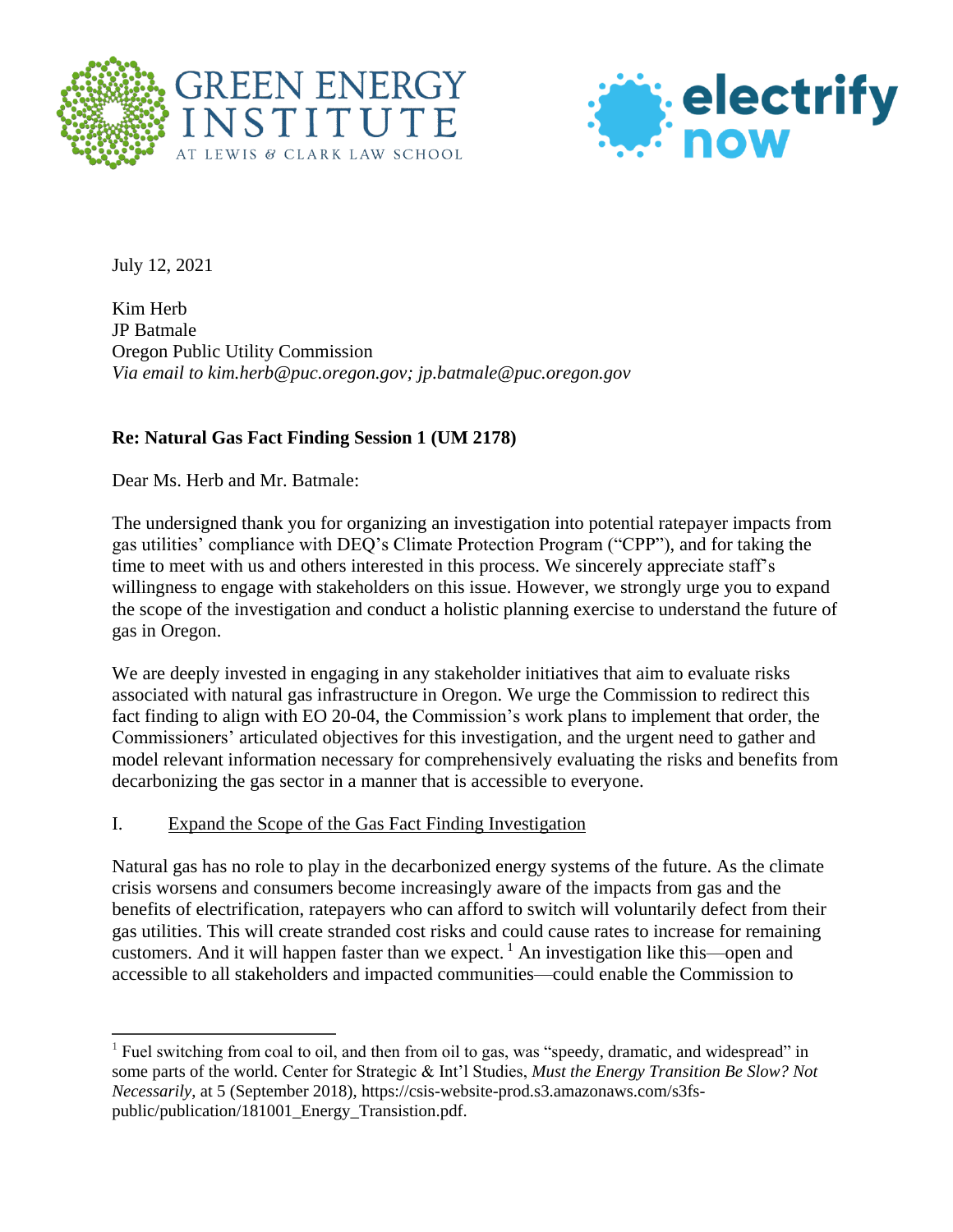evaluate, plan for, and develop strategies to mitigate the impacts and implications of this transition before it occurs.

The Commission has authority to conduct a broader investigation, and has direction from the Governor's office and support from the Commissioners to do so. As you know, the general powers of the Commission include broad authority to "make use of the jurisdiction and powers of the office to protect" customers and the public, and to "obtain for them adequate service at fair and reasonable rates."<sup>2</sup> Governor Brown's Executive Order recognized the need for accelerating reductions in greenhouse gas emissions in the utility sector, the threat that greenhouse gas emissions pose to Oregon's health, economy, safety and environment, and the need to consider climate change in planning to avoid future costs. Specific to the Commission, the Governor directed the agency to prioritize proceedings that "advance decarbonization in the utility sector" and "mitigate energy burden experienced by utility customers[.]"<sup>3</sup>

To properly implement EO 20-04 directives, GEI urges the Commission to expand the scope of this investigation to align with the purpose and objectives presented in its EO 20-04 work plans under the heading "decarbonization  $\&$  gas ratepayer impacts and risk."<sup>4</sup> We understood from those work plans that the Commission would "leverage" the DEQ CPP rulemaking, and nothing in those work plans suggested the Commission would limit itself to evaluating only the effect of the CPP on ratepayers.<sup>5</sup> Indeed, comments made by Commissioners Decker, Tawney, and Thompson at the time of staff's presentation of the work plans underscored the Commission's interest in a fact finding that would allow for "information gathering to support what comes next."<sup>6</sup> As Commissioner Decker recognized, it is the PUC's unique role to "consider the possible direction that policy and consumer preferences may go" and, importantly, "to understand earlier" rather than later what the Commission "can do to mitigate negative impacts."<sup>7</sup>

In implementing its obligations under EO 20-04 and its own work plans, the Commission has an opportunity to conduct critical fact finding in a way that *no other state agency* is equipped to do and we encourage it to seize the opportunity to understand the extent of any impacts of decarbonization strategies on ratepayers while the Commission is in a good position to implement the information it learns. The Commission understands the tensions between the utility ratemaking process (and the built-in motivations to invest in new infrastructure) and the potential for increased stranded assets disproportionately affecting lower-income stranded ratepayers. These risks are amplified in a world where concerns about climate change, increased electrification trends, and local governments meeting their climate goals may leave fewer ratepayers captive to the gas utilities' rates.

 $\overline{a}$ 

 $^{2}$  ORS 756.040.

<sup>&</sup>lt;sup>3</sup> Executive Order 20-04, at 8, https://www.oregon.gov/gov/Documents/executive\_orders/eo\_20-04.pdf.

 $4$  Or. Public Utility Comm'n Work Plans – Final, Section 5.4, Decarbonization & Gas Ratepayer Impacts & Risk (Dec. 2020), [https://www.oregon.gov/puc/utilities/Documents/EO-20-04-WorkPlans-Final.pdf.](https://www.oregon.gov/puc/utilities/Documents/EO-20-04-WorkPlans-Final.pdf) 5 *Id.*

<sup>6</sup> Public Utility Comm'n Public Meeting, Nov. 19, 2020,

[https://oregonpuc.granicus.com/MediaPlayer.php?view\\_id=2&clip\\_id=671](https://oregonpuc.granicus.com/MediaPlayer.php?view_id=2&clip_id=671) (Commissioner Decker's comments from 2:03 to 2:07).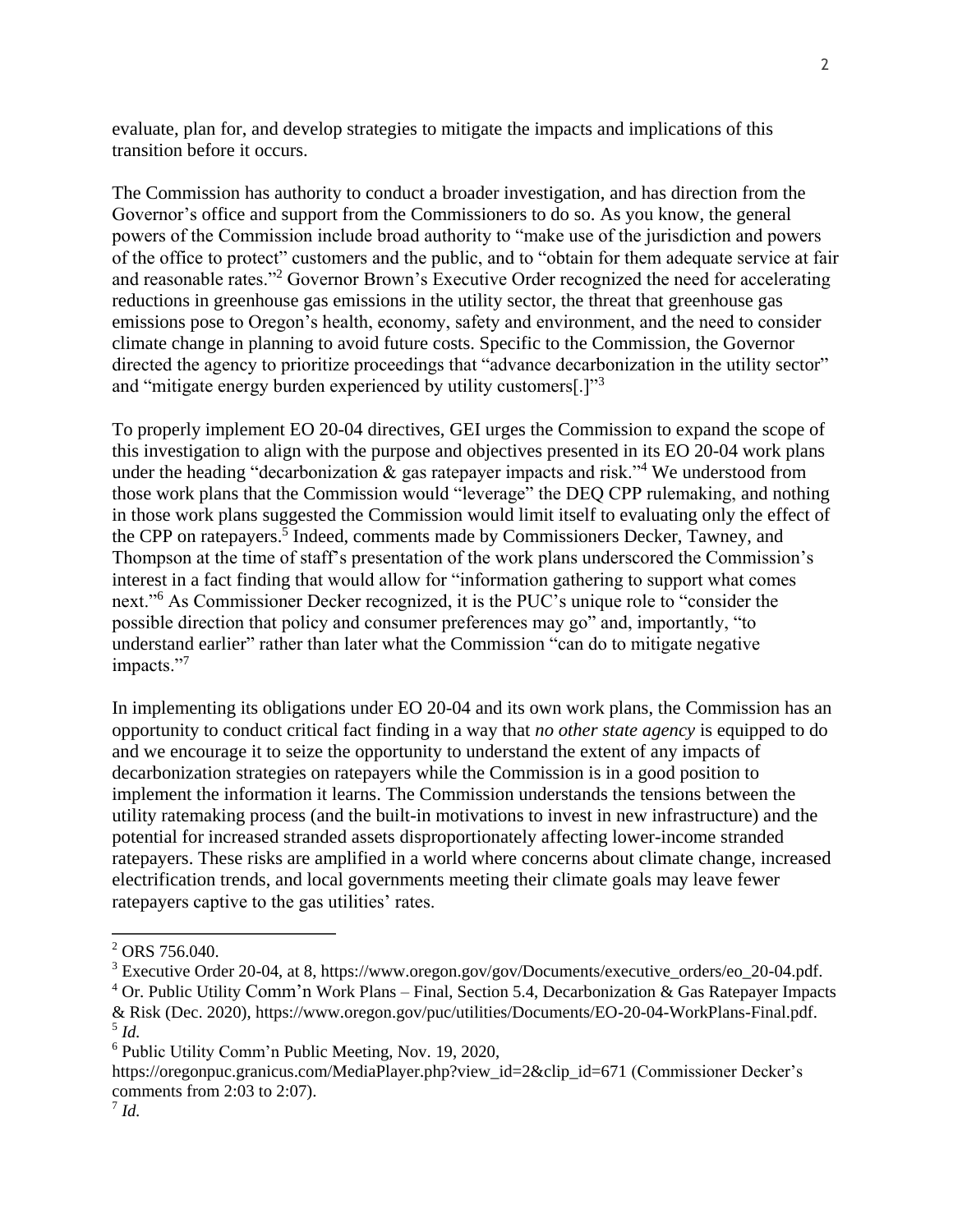The Commission would not be alone in considering the future of gas more broadly. At least five states have begun analyzing the role of natural gas in a decarbonized future. New York,<sup>8</sup> California,<sup>9</sup> New Jersey,<sup>10</sup> Massachusetts,<sup>11</sup> and Colorado<sup>12</sup> initiated proceedings in the last year. Notably, Colorado's utility commission initiated its investigation to ascertain the impacts of the legislature's goal of reducing statewide emissions, even though Colorado law did not establish specific requirements for gas utilities, and Massachusetts moved forward with its docket before adoption of the state's latest, ambitious climate legislation.

The Commission must evaluate how to manage and plan for reductions in natural gas use, and it is unnecessarily hamstringing itself in fulfilling its responsibility by limiting the scope of this investigation to impacts from DEQ's CPP on the natural gas utilities. A helpful guide, produced by the Regulatory Assistance Project (RAP), describes how such an investigation could proceed. 13

II. The Utilities' Integrated Resource Plans are not Ideal Proceedings to Collect Further Information

The Commission's plan to collect some information in this docket, but request future participation from stakeholders in complicated and time-consuming integrated resource planning (IRP) processes, harms impacted communities, risks elevating the utility perspective over other stakeholders' views, and precludes the holistic understanding a single proceeding can offer.

In order to truly understand the extent of the risk posed by fossil gas in Oregon, the Commission must seek input from different points of view. A failure to capitalize on the momentum generated from the opening of this docket, by requiring further involvement in other proceedings, will harm impacted communities in at least three ways. First, it will fail to accurately and completely assess the risks communities may face in the future. Second, it will squander the time and energy community groups dedicate to this resource-intensive workshop series by delaying important decisions until the IRP proceedings, which are themselves time- and resource-intensive and which create high barriers to community participation. Third, deferring analyses and decisions

 $\overline{a}$ 

<sup>8</sup> N.Y. PSC Case No 20-G-0131, Proceeding on Mot. of the Comm'n in Regard to Gas Planning Proc. (Mar. 19, 2020),

http://documents.dps.ny.gov/public/Common/ViewDoc.aspx?DocRefId=%7B2BE6F1CE-5F37-4A1A-A2C0-C01740962B3C%7D.

<sup>9</sup> Calif. PUC Case No. 20-01-007, *Long-Term Gas Planning Rulemaking*,

https://www.cpuc.ca.gov/gasplanningoir/.

 $10$  N.J. Bureau of Public Utilities, Energy Master Plan Pathway to 2050, at 189 (2019), https://www.bpu.state.nj.us/bpu/pdf/publicnotice/NJBPU\_EMP.pdf.

<sup>11</sup> Mass. D.P.U. Case No. 20-80, *Investigation by the Department of Public Utilities on its own Motion into the role of gas local distribution companies as the Commonwealth achieves its target 2050 climate goals* (Oct. 29, 2020), https://fileservice.eea.comacloud.net/FileService.Api/file/FileRoom/12820821  $12$  Co. Public Utilities Comm'n, Proc. 20M-0439G (Oct. 29, 2020),

https://www.dora.state.co.us/pls/efi/EFI.Show\_Docket?p\_session\_id=&p\_docket\_id=20M-0439G.

<sup>13</sup> Regulatory Assistance Project, *Under Pressure: Gas Utility Regulation for a Time of Transition* (May 2021), https://www.raponline.org/wp-content/uploads/2021/05/rap-anderson-lebel-dupuy-under-pressuregas-utility-regulation-time-transition-2021-may.pdf.